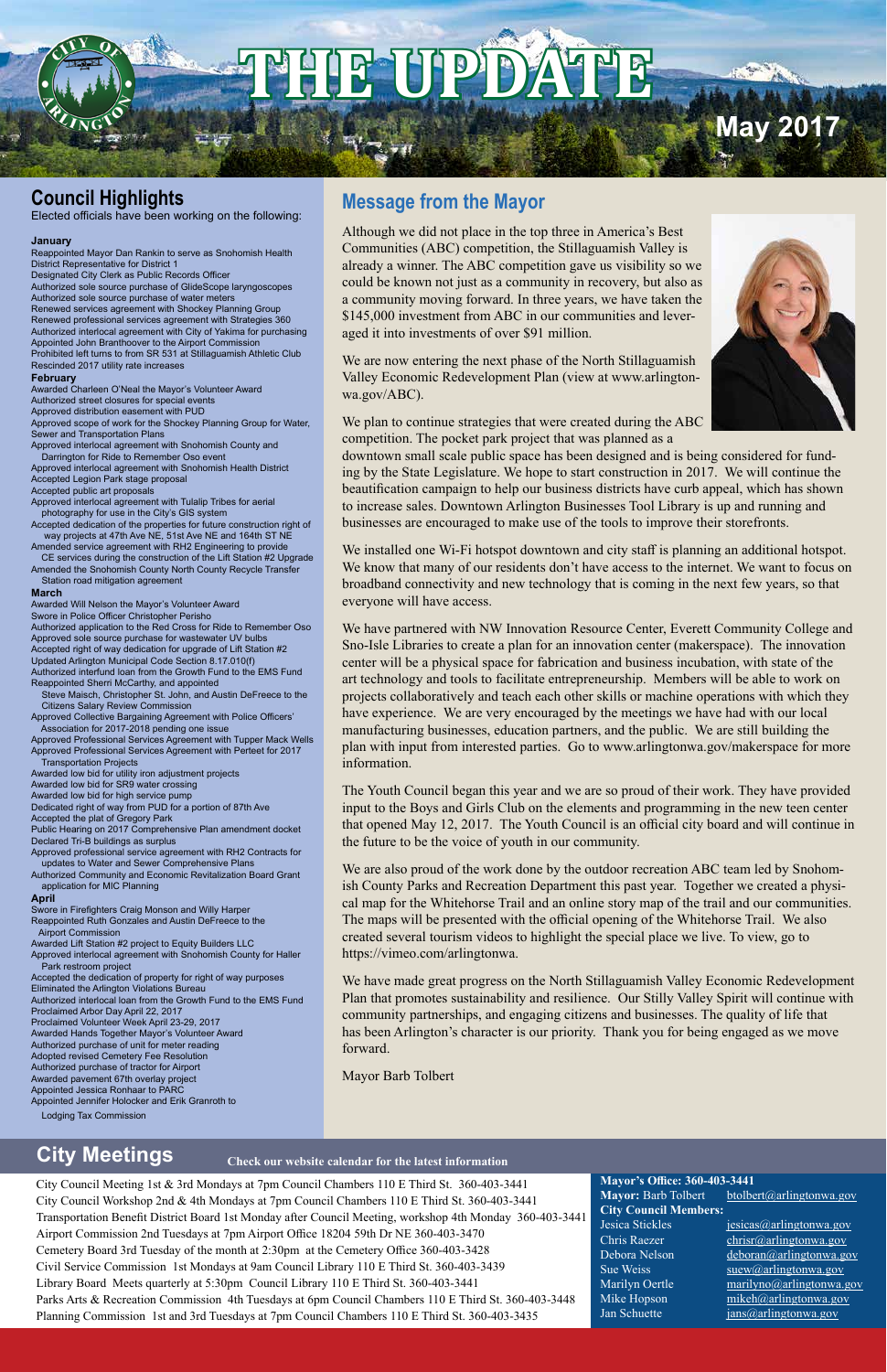# **Summer Public Works Projects**

# **Mayor's Volunteer Award**

# **City of Arlington 2016 Report Card**

### **Employment and Workforce Development**

Added higher education in Arlington through Everett Community College Three Advanced Manufacturing Training programs offered at Weston High School 49 Transitional, Corporate, and Continuing Education classes at Weston High School Phase I of Arlington Makerspace (Innovation Center) plan complete

### **Infrastructure**

Transportation Benefit District completed over 5.3 miles of pavement resurfacing 30% of roadway segments resurfaced (10 miles) 5th Street utility line upgraded and road repaved Highland Drive utility line upgraded and road repaved 59th Avenue repaired and repaved Cemetery Road repaved Utilities replaced and upgraded 1.2 miles of water line Wi-Fi hotspot installed and broadband upgraded Snohomish PUD microgrid project started

# **Public Safety**

Fire/EMS responded to 5,374 calls for service in 2016 New fire truck, new ladder truck, new brush truck, and new medic unit added Police responded to 27,402 calls for service in 2016 Appointed new Police Chief and Deputy Police Chief 90 Police Department Community Conversations held in 2016 Hired two police officers in 2016 Crime mapping service available: https://communitycrimemap.com/

# **Resilience and Sustainability- grants and funds for Improvements to:**

Economic Development / ABC Employment: \$4.4 million Infrastructure: \$62.3 million Public Safety: \$517,000 Resilience and Sustainability: \$187,000 Quality of Life: \$2.1 million

No tax increases in 2016 Bond rating upgraded to A2 8% increase in sales tax revenue in 2016 Rebuilt reserves to 98% of policy Received clean audit from Washington State Auditor's Office Airport leasing process streamlined and in compliance with all audit recommendations Arlington Awaits retail marketing campaign launched 390 building permits issued in 2016 113 new business licenses issued in 2016; 840 total Arlington businesses in 2016 Provided merchandising help to downtown businesses through partnership with Washington Small Business Development Center

# **Quality of Life**

Renovated Quake Field to artificial turf New Haller Park restrooms installed Haller Park splash pad in development (2017-2018) Playground improvements at Terrace Park Whitehorse Trail completion (Fall 2017) Teen Center at Arlington Boys & Girls Club opened May 12, 2017 Family Resource Center opened Downtown beautification implemented

The 2017 City of Arlington Public Works Project Improvements are already underway. The work to be completed includes five distinct projects at various locations in Arlington.

**State Route 9 (SR-9) Water Line** – Two new water lines will be installed beneath SR-9 near 4th Street to provide better water flow to areas in the general vicinity and provide improved flow for firefighting east of SR-9. This construction will be accomplished using horizontal directional drilling; the work entails excavation of two small sending pits from which the contractor will horizontally bore beneath SR-9 and install the waterline. No lane closures of SR-9, 4th Street, or the adjacent area are anticipated for this project. The project began on Monday, April 24, 2017 and is expected to last approximately four weeks. This project is paid for by city utility customers.

**Manhole Cover and Valve Adjustments** - A number of water, sewer and stormwater manholes and valves throughout the City will be adjusted to better match the grade of the surrounding roadway. Most of this work will be done through the months of May and June with little disruption to traffic. This project is paid for by city utility customers.

**Sewer Lift Station** – Sewer Lift Station #2, located adjacent to 204th Street NE near 71st Avenue NE, is being rebuilt to better serve the community and accommodate the wastewater from new development in the area. The project will involve the rehabilitation of the pumps, generator, and power and pump control systems. All of the work will be done within the current lift station structure. The project is expected to begin in May 2017 and be completed by November 2017. The City does not expect any disruption to traffic as a result of this project. This project is paid for by city utility customers.

#### **Repaving Projects**

The City of Arlington and the Arlington Transportation Benefit District have scheduled to repave 63rd Avenue NE between 188th Street NE and 192nd Street NE and 67th Avenue NE between the southern city limits (approximately 168th Street NE) and Bovee Lane (180th Street NE).

#### 63rd Avenue NE

The pavement preservation scheduled for this project is a 2-inch overlay. With this pavement preservation, the existing road surface will be repaired at potholes and areas of settlement, then thoroughly cleaned, followed by an asphalt tack-coat and a 2-inch thick layer of new asphalt. There will be a single lane closure during construction, so please expect delays. The project is expected to begin in July 2017 and be completed by August 2017. This project is paid for by the Arlington Transportation Benefit District sales tax.

### 67th Avenue NE

The pavement preservation scheduled for this project is a 2-inch overlay. With this pavement preservation, the existing road surface adjacent to the curbing is ground down, thoroughly cleaned, an asphalt tack-coat is applied, and then a 2-inch thick layer of new asphalt is applied. There will be a single lane closure during construction, so please



*Mark Everett with Councilmember Nelso* 



expect delays. The project is expected to begin in July 2017 and be completed by August 2017. This project is paid for by federal grants and the Arlington Transportation Benefit District sales tax.

#### **Questions?**

Check out the City's webpage featuring our current projects at www. arlingtonwa.gov/cityprojects. If you have questions or comments on a specific

project, please contact the City Project Email at cityprojects@arlingtonwa.gov or call (360) 403-3544.

*Volunteers from Hands Together for Homeless Reception*

Mayor Tolbert's Volunteer Recognition Program celebrates citizens' volunteer work and commitment to community service. We are excited to see so many deserving volunteers be recognized since the beginning of this program in January 2017. Charleen O'Neal was the first recipient in February. Since then, Will Nelson was recognized for his work with the Arlington Drug Coalition and Arlington Youth Council. Over one hundred volunteers for Hands Together were recognized at the April 17 City Council meeting with a reception and presentation of the award. Hands Together operates a cold weather shelter. Volunteers and coordination come from Arlington area churches. Mark Everett of Velo Sports was recognized on May 1 for his continued involvement in community projects and programs. To nominate a volunteer, please complete our online form at: www.arlingtonwa.gov/volunteeraward.



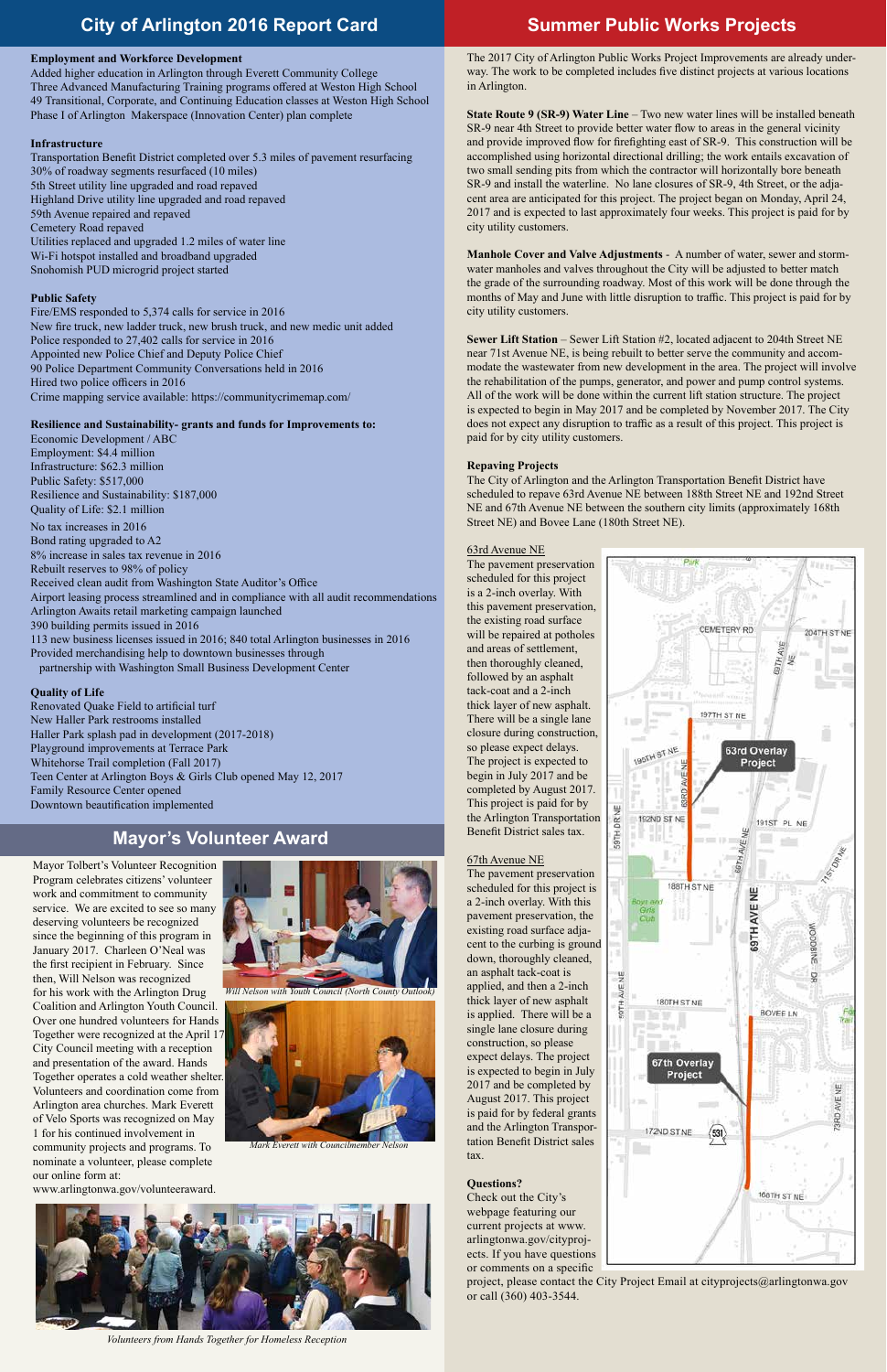# **Challenges of Growth in Arlington**



# **Improvements to Our Parks**

The State of Washington adopted the Growth Management Act (GMA) in 1990; this approach to growth management is unique among states. GMA sets goals for every city, and non-compliance will result in loss of state and federal funding for infrastructure projects. The state projects population increases, handing down through the counties the amount of population we in Arlington are required to plan for. In Arlington we must plan for an additional 7,000 residents in the next 20 years. This requires the need for

an additional 3,000 more living places. Since Snohomish County does not allow for Arlington's urban growth boundary to expand, this means we need to plan for higher density housing.

What's happening should not be surprising, as Snohomish County is now the second fastest growing county in the nation, right behind Pierce County. North Snohomish County is simply one of the few large areas left for residential, commercial, industrial and population growth and Arlington is one of the prime spots.

The key in managing this new growth will be through proper zoning, land-use planning and careful development, including being prepared to serve the growth of our existing businesses.

How can we accommodate growth and not change the character of our city? Our staff and council believe the solution lies in mixed use development. These developments are communities with a mix of multifamily dwellings and retail uses, which provide pedestrian connections with a sense of place and culture. They will be much like neighborhoods used to be built, with interspersed green areas, wide sidewalks and space for walkers, bikers and vehicles that would include attractive living areas less dependent



on motor vehicles.

As Councilmember Mike Hopson describes the concept, "Mixed use development will focus on building shapes and appearances. In applying the principles of human scale for the look and feel, Arlington becomes a city where people enjoy walking, bicycling, shopping, gathering and living rather than a city oriented around cars and trucks. Our plan will coordinate complete street design with new "city

centers" in selected areas to ensure the best future mobility and sense of place." Incorporating these elements into Arlington's long range planning strategy allows for both population absorption and the preservation of our livable community.

Recently, the City has been approached by developers and property owners requesting changes in the land use designation and zoning classification from residential moderate density to residential high density. To obtain a re-designation of property, the applicant must go through a process and meet certain criteria set out by city and state law, as well as the City's Future Land Use Map. The City is required to process these applications, regardless of the City's position on the proposal. This is a public process where residents are encouraged to give us feedback on the requests and become part of the public record.

Your input on how to best apply mixed use development in Arlington is essential to the process. There are three upcoming opportunities to share your thoughts with City staff and the Planning Commission. For more information on these opportunities, go to www.arlingtonwa.gov/mixeduse.

# **Stilly Valley Youth Projects Completed**

Haller Park new restrooms have been installed and are open. The new facility is a prefabricated concrete building that is assembled with quality materials. The old restroom, old playground, and asphalt parking lot that was dividing the park, were removed in April to make way for the splash pad, a seasonal water play area. The splash pad construction project will begin this year and should be operational for the summer of 2018.



Funding for the restroom facility was provided by a federal Community Development Block Grant, the City of Arlington, and Snohomish County. The splash pad project is made possible by fundraising from Arlington Rotary's Duck Dash and the Stillaguamish Tribe. The City has also applied for a Washington State Recreation Conservation Office grant and is eagerly awaiting the results. Thank you for your patience as we continue to improve Haller Park.

When learning of the improvements to Haller Park, The Arlington Arts Council decided it was time to install a major work of art there. They selected a design for a large granite frog sculpture. The stone artist George Pratt, from British Columbia, placed the frog on May 2nd. The Art Council raises money for public art through their annual Fall into Art Auction. We are seeking suggestions on what to name the frog. To enter go to www.arlingtonartscouncil.net.



On April 20th, Lions Club members and City staff installed two spring toys at

Terrace Park. This was a legacy project to celebrate International Lions Club's Centennial year. The Lions Club adopted this park several years ago and help make improvements. The City received a small project grant from Snohomish County last year and replaced the wood playground curbing with poured concrete, at the same time we replenished the wood chip playground material.



The Arlington Boys and Girls Club expansion and Bill Quake Ballfield improvements are now complete thanks to generous community donations and money allocated from the County and State budgets for the Stilly Valley Youth Project.

The expansion of the Boys and Girls Club includes a second large gymnasium, a computer lab, and a teen center. The club also received maintenance such as painting, new carpet, and parking lot repairs. The Club now has the ability to hold more teams for indoor games and practices. Now open, the new teen center has been carefully planned with input from teens and includes technology including recording equipment, digital art programs, a gaming center, and a DJ station for dance events. The Club has also hired a teen director and is planning for expanded teen programs.

Two baseball fields at Bill Quake Park have been converted to artificial turf infields and the bullpen areas have been paved for better maintenance. The new artificial turf has made it possible for teams to play in wet weather. The improvement were made possible with a grant from Washington Recreation Conservation Office and funds from Snohomish County.

#### **Annual Disposal and Recycle Event set for Saturday, June 10th, 10am-3pm Free to city residents Arlington Airport, 188th Street Entrance**

For city residents only, bring your City of Arlington water/sewer billing statement for your admittance to the event. A valid driver's license with an address within the city limits will also be accepted for apartment dwellers. Smokey Point residents, please provide your Waste Management NW billing statement. Statements are required for admittance at the gate.

For more info call: 360-403-3549 or email Kristin at kfoster@arlingtonwa.gov

Accepted Items: Refrigerators and freezer Computers, TVs, Monitors Printers, Copiers, Microwaves and Keyboards Recyclable Metals Furniture and Debris Tires – 4 per household (must be removed from wheels)

Not Accepted: Hazardous Waste Yard Debris Household Garbage Documents for shredding Latex Paint

# **Disposal and Recycle Event**



*Mayor Tolbert pitches a strike at the Stilly Valley Little League Jamboree*